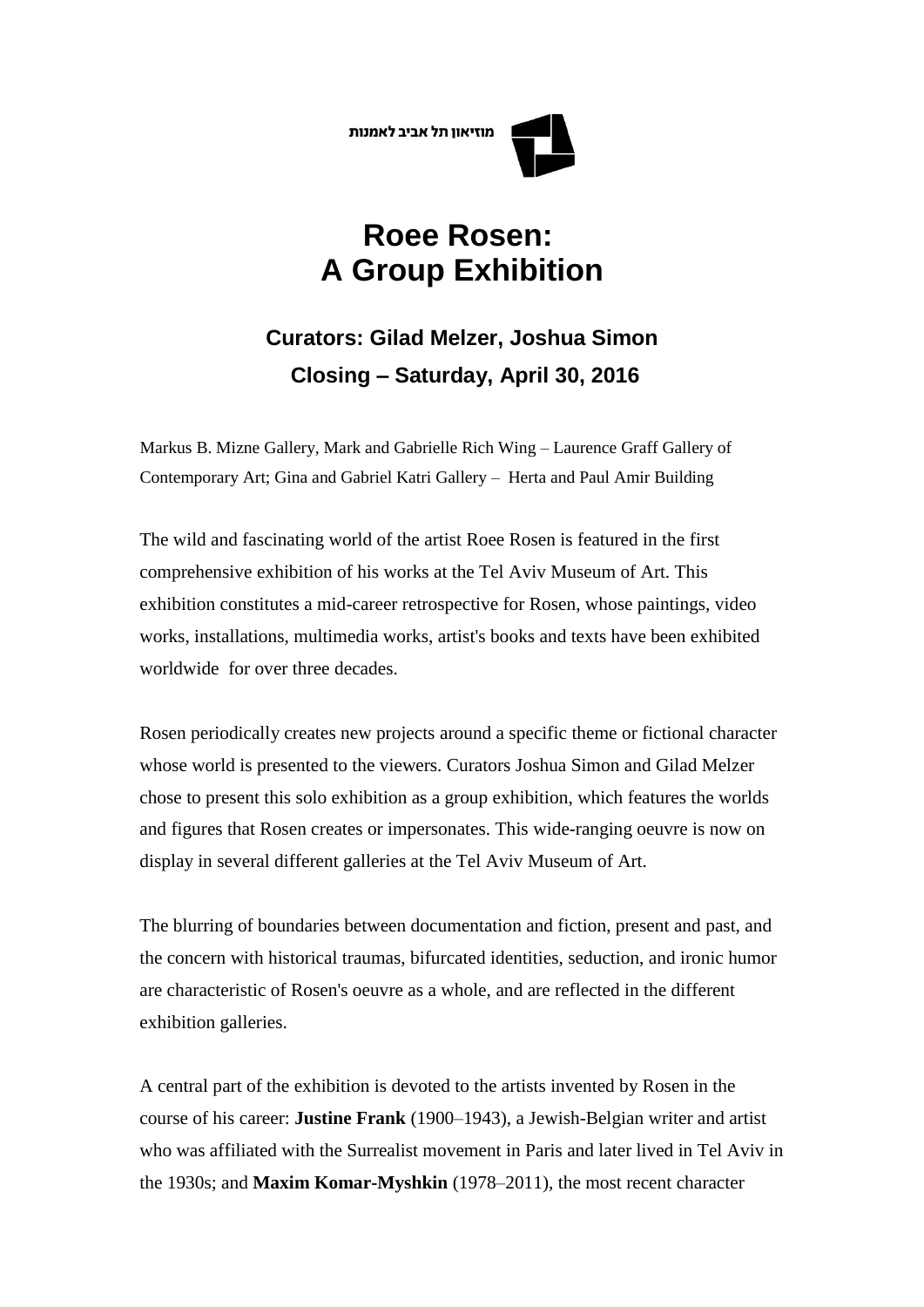invented by Rosen – a young Russian émigré who established an artistic collective named "The Buried Alive" in Tel Aviv, creating a Russian cultural ghetto at the heart of the Israeli art scene.

The project **"Live and Die as Eva Braun,"** which is considered a key work in the context of artistic representations of the Holocaust and of Nazism, presents a virtual scenario – an experiential journey with Eva Braun, Hitler's lover, during the last days of the war in a Berlin bunker.

The group exhibition space contains "other" works by Roee Rosen, including his **Martyr Paintings**, **Frosted Self-Portraits**, **Funeral Paintings**, and Israeli superhero **Ziona**. The exhibition also features the artist's book **The Blind Merchant**, which is being published 25 years after its creation.

## **Rosen's films will be on display in the Laurence Graff Gallery of Contemporary Art –**

In the film **The Confessions of Roee Rosen** (2008, 56 minutes), foreign female works present the artist's confessions without understanding what they are saying. This film was first screened at the FID Marseilles International Film Festival, where it received honorable mention, and has since been screened in numerous venues worldwide.

The film **Out** (2010, 35 minutes) centers on a sadomasochistic scene that is transformed into a political exorcism. This film was screened at the Venice International Film Festival, where it was awarded the Orizzonti Prize for best medium-length film, and has since garnered numerous international awards.

The film **Hilarious** (2010, 21 minutes) explores the collapse of comic mechanisms. The virtuoso performance by Hani Furstenberg consists of a monologue that ends with an epic joke unfolding in the Twin Towers during their collapse. This film premiered at the Tate Modern in London.